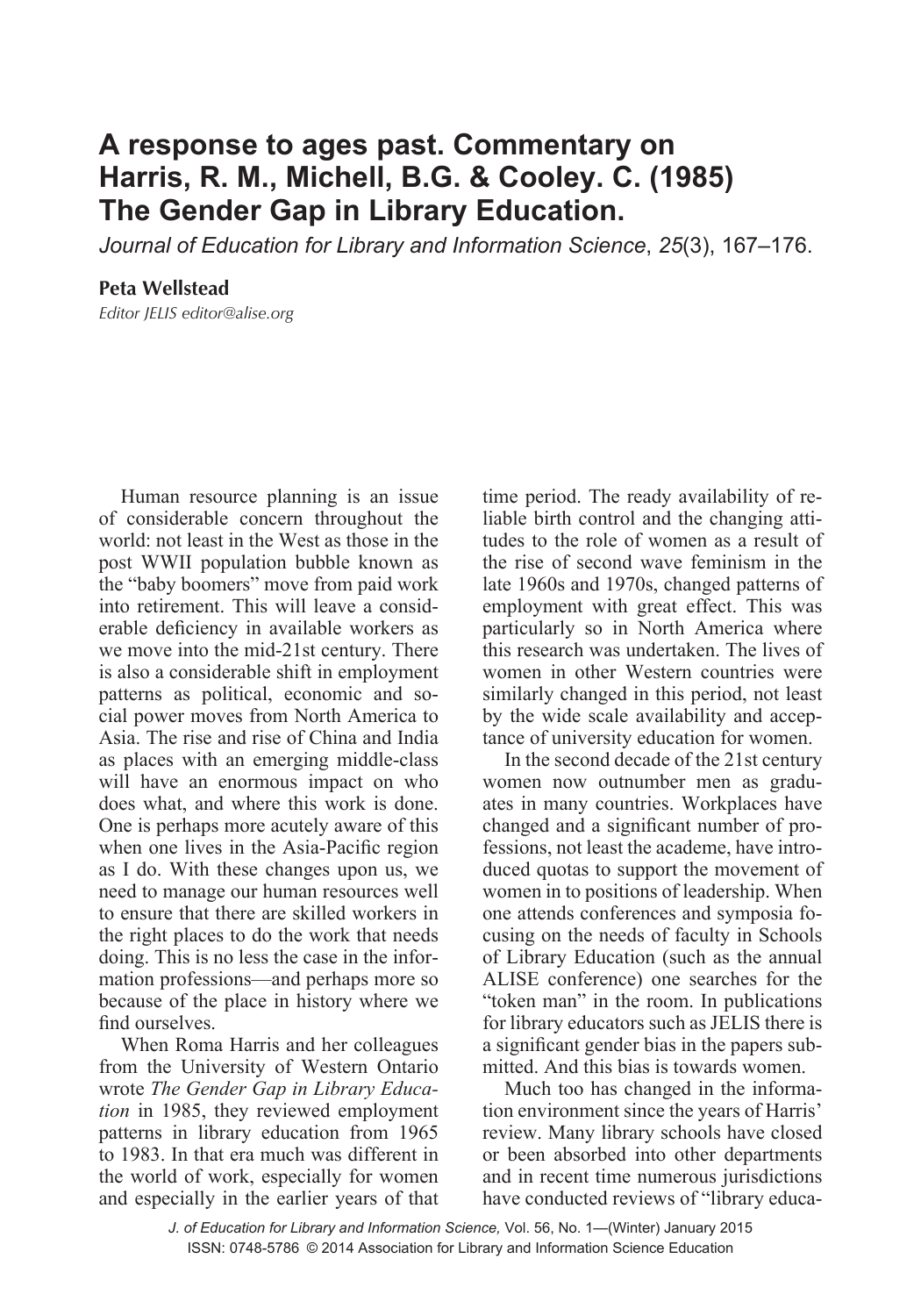tion" to assess education, training, and human resource needs for the future (American Library Association, 2009; Chawner & Oliver, 2012; Cossham, Wellstead, & Welland, 2014; Hall, 2009; Partridge et al., 2011; Simmons & Corrall, 2010). And of particular significance has been the impact of technology that has rendered the work of librarians and information workers almost unknowable to those teaching in the period 1965-1983. As a result of these reviews and technological changes many universities have renamed their Schools of Library Education as iSchools or Schools of Information.

But where have these sociological and technological changes led us over the last 30 years in terms of employment patterns? It is clear that women now outnumber men in LIS faculty and have significant opportunities for career advancement in the academe and elsewhere in the profession. But what has not changed is that librarianship (and most forms of "information work" more generally) is still considered a profession for women, and often there is not even that "token man" in libraries one visits, or in the classes one teaches.

So as many things have changed, as Loriene Roy points out in her review of Jane Robbins Carter's paper on Multi-cultural Graduate Library Education in this volume, many things in our profession have remained the same. Librarianship is still seen, largely, as a profession for white middle-class women of a certain disposition. One outcome of the rise of women into positions of faculty leadership is that men are no longer visible at all: either as faculty (as in the past) or as students.

Why is this so? In an era of rapid technological change in the information landscape and corresponding changes in the work that librarians and information workers actually do, why have these changes not seen consequent changes in the perception of the role of libraries and library staff, and the type of students we attract to our programmes? Surely these changes in work design would have led to the appeal

of this work to a wider cohort of students?

Perhaps the answer is more fundamental that we might want to believe. While technology is changing information access, dissemination, and use in profound ways, the role of books in the experience of early childhood learning is still equally profound. The first exposure most children have to a library and a "librarian" is the school library. The joy that these children have in handling books in this setting is palpable. And most of the work undertaken to support these activities (often voluntarily) is done by women. Women also read for leisure much more than men so children are more likely to see their mother reading than their father. These two enduring social truths, especially in the Western world, impact on the deeply embedded perceptions that we carry forward into our employment choices. In short, we like to do things we enjoy, and those that have pleasant resonance with our past experiences.

Women, even professional women, are more likely to work part-time than men. This frees them up to use their skills to undertake tasks such as volunteering in their children's school. One of these volunteer tasks is often to assist in the library. This work is pleasurable and enjoyable and often leads these women to enrol in library education programmes (the case of the "accidental librarian"). It also gives children a visual clue about who does this work. A resonance they may carry with them as they move through their schooling and beyond, which in turn impacts on their own employment choices.

Perhaps the answer to the conundrum about attracting more men into the library profession is one about having a wider debate about the societal benefits of more flexible employment, especially for men. If men had more opportunity to negotiate flexible work arrangements to support their childcare obligations (as women have been able to do in many domains) then the "library lady" at kindergartens and primary schools might look quite dif